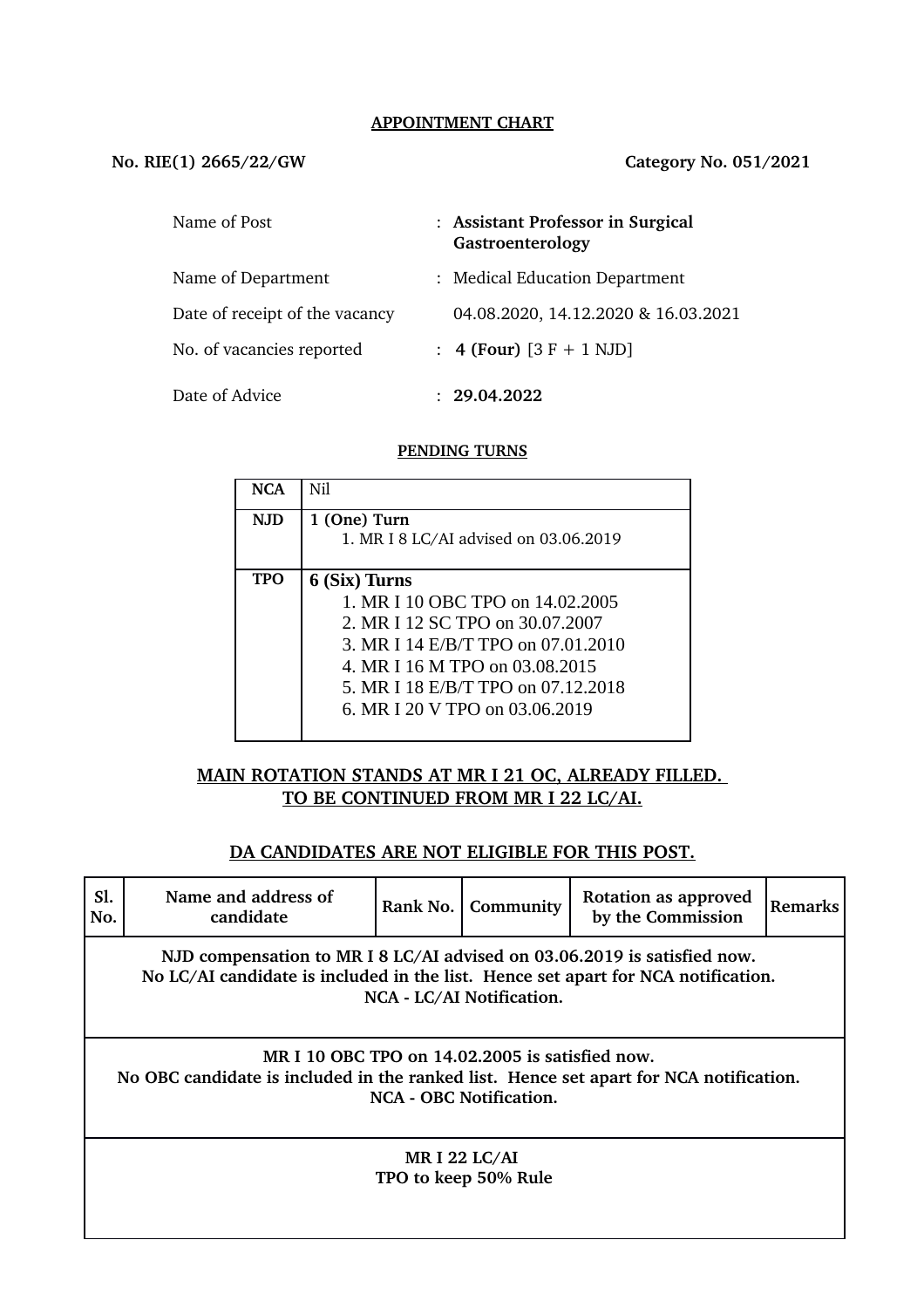| $\mathbf{1}$                             | <b>ROBY DAS</b><br>V C BHAVAN, 33/499,<br>VETTUCAUD, TRIVANDRUM<br>TTPPO, 695021,<br><b>TRIVANDRUM</b><br><b>Communication Address</b><br>THODIPURAYIDOM,<br>DIVYANAGAR 39,<br>PATTATHANAM,<br>KOLLAM, 691021            | $R - 1$ | $\left( -\right)$ | <b>MRI 23 OC</b> |  |  |
|------------------------------------------|--------------------------------------------------------------------------------------------------------------------------------------------------------------------------------------------------------------------------|---------|-------------------|------------------|--|--|
| <b>MRI 24 SC</b><br>TPO to keep 50% Rule |                                                                                                                                                                                                                          |         |                   |                  |  |  |
| $\mathfrak{D}$                           | <b>MOHAMED ABDULLATHEEF T K</b><br>ARAKKAL HOUSE,<br><b>B P ANGADI POST, TIRUR</b><br>MALAPPURAM,<br><b>B P ANGADI, 676102</b><br><b>Communication Address</b><br>A 10A, PANDIT COLONY,<br>TRIVANDRUM,<br>KAUDIAR-695003 | $R - 2$ | $\left( -\right)$ | <b>MRI 25 OC</b> |  |  |

# **[R/L EXHAUSTED]**

# **OC/BC POSITION**

|                 | <b>OC</b> | <b>BC</b> | <b>NJD</b> | <b>Total</b> |
|-----------------|-----------|-----------|------------|--------------|
| <b>Previous</b> |           |           |            |              |
| <b>Present</b>  |           | 1*        | $1*$       |              |
| <b>Total</b>    |           |           |            |              |

• *2 vacancies set apart for NCA notification.*